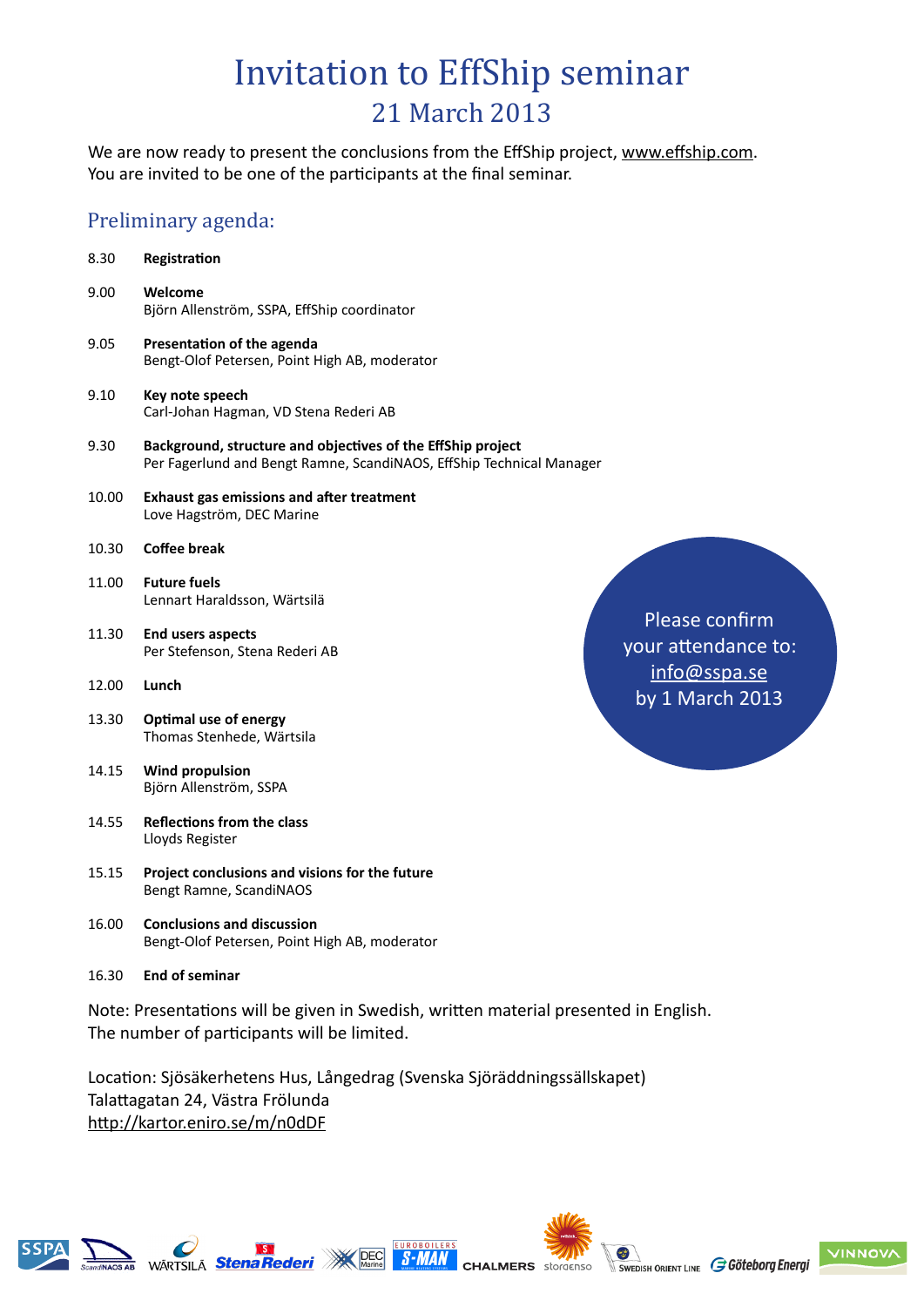

# The EffShip Project

The Effship project (www.effship.com) began in December 2009 and is based on the vision of a sustainable and successful maritime industry that has a minimal environmental impact. The project has been co-financed by Vinnova (the Swedish Innovation Agency) and the project partners.

### Challenges

The ongoing globalization and development of international trade, which is key to improving our standard of living, wealth and quality of life, is dependent on maritime transport. In 2011, the seaborne transport work was around 43,000 billion ton-miles. There is no alternative to this enormous contribution by the shipping industry. There are drawbacks, however, from all transport activities, in the form of negative environmental impacts.

Regulations and targets have been set to improve environmental performance of shipping including:

- Emission control areas (such as in the Baltic and North Sea), where SOx and NOx must be substantially reduced by 2015/2016
- EU targets for transport sector Green House Gas (GHG) emission reductions of 20% below the 2008 level by 2030 and by 70% below the 2008 levels by 2050
- Swedish targets for the transport sector to use 10% renewable fuel and have a 40% GHG reduction
- Mandatory energy efficiency measures for international shipping adopted by the International Maritime Organization, with the goal to reduce emissions of GHGs.